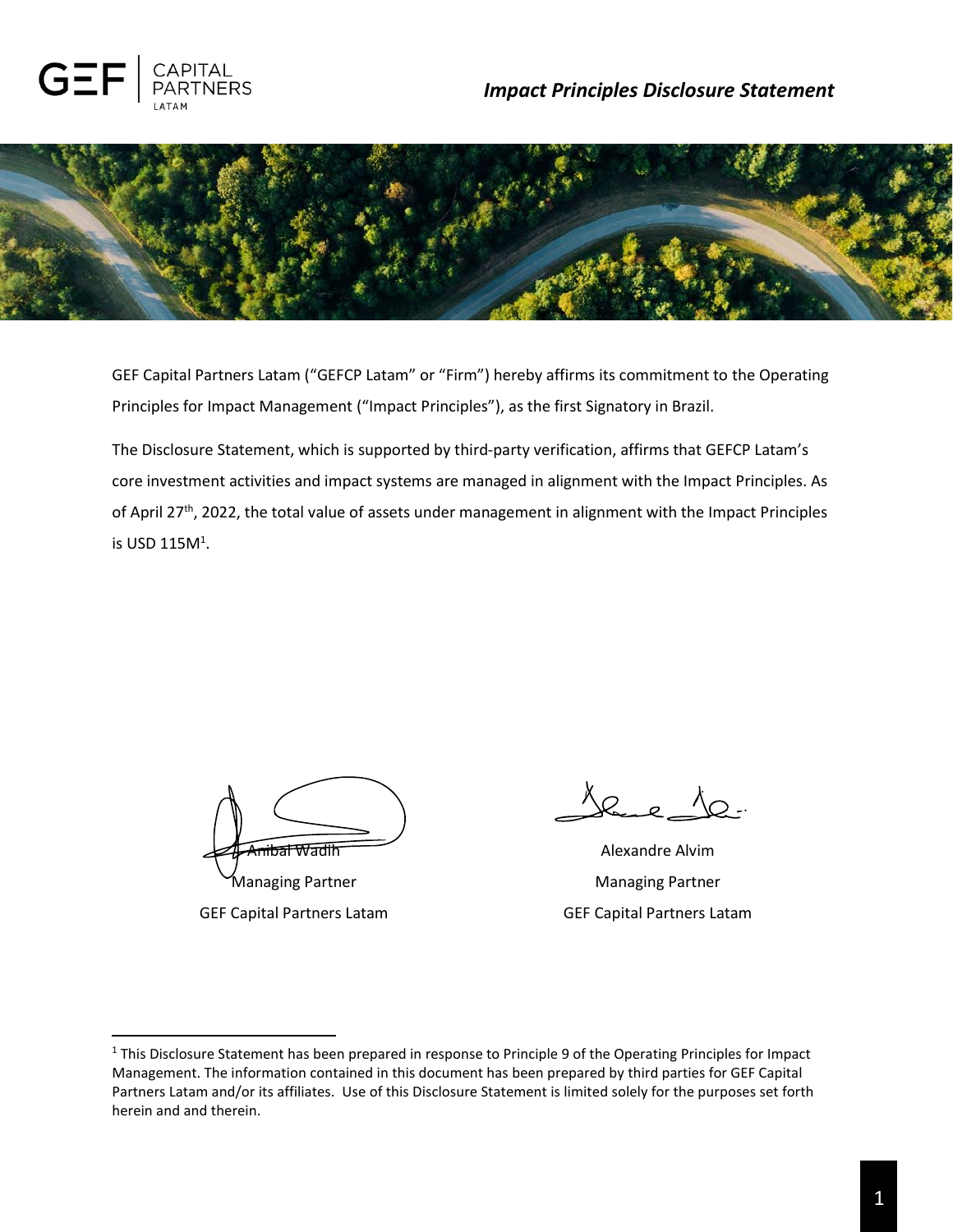#### Principle 1

*The Investor shall define strategic impact objectives for the portfolio or Investor to achieve positive and measurable social or environmental effects, which are aligned with the Sustainable Development Goals (SDGs), or other widely accepted goals. The impact intent does not need to be shared by the investee. The Investor shall seek to ensure that the impact objectives and investment strategy are consistent; that there is a credible basis for achieving the impact objectives through the investment strategy; and that the scale and/or intensity of the intended portfolio impact is proportionate to the size of the investment portfolio.*

i. GEFCP Latam has well-defined strategic impact objectives for the portfolio, which aim to achieve positive and measurable socio and environmental (S&E) effects aligned to the SDGs. We focus our investments on companies that promote societal impact in alignment with three core themes: (i) Energy, (ii) Food and Agriculture, and (iii) Urban Solutions. These three main themes were defined as a result of a thorough analysis of the three global macro trends that guide GEFCP Latam's investment approach: population growth and aging, climate change and urbanization. These macro trends may lead to adverse societal outcomes (e.g., extreme weather events, water crisis, biodiversity loss), which GEFCP Latam aims to mitigate through its investments. In order to fulfill our investment criteria, companies operating in those three themes must not only be well positioned to achieve high growth and financial returns, but also to provoke positive impact on the environment and the use of natural resources. Within the Energy sector, we seek to invest in opportunities related to renewable generation, energy storage and energy efficiency, which are typically associated with SDGs 6, 7, 11, 12, 13, 14 and 15. In line with the Food and Agriculture theme, we seek to invest in business models that contribute to increased access to healthy dietary options and that use resources efficiently, contributing to substantial reduction of GHG emissions, typically aligned with SDGs 2, 3, 6, 8, 12, 13 and 16. Lastly, within the Urban Solutions theme, our focus is to invest in companies that help introduce efficiency on urban planning, including solutions in transportation and health systems, improved sanitation and hygiene and enhanced access to high-quality healthcare services. These impact goals are measured in-house through metrics that evaluate social aspects, resource efficiency and emissions reductions. GEFCP Latam is currently working to introduce SASB's materiality map to all impact measuring activities.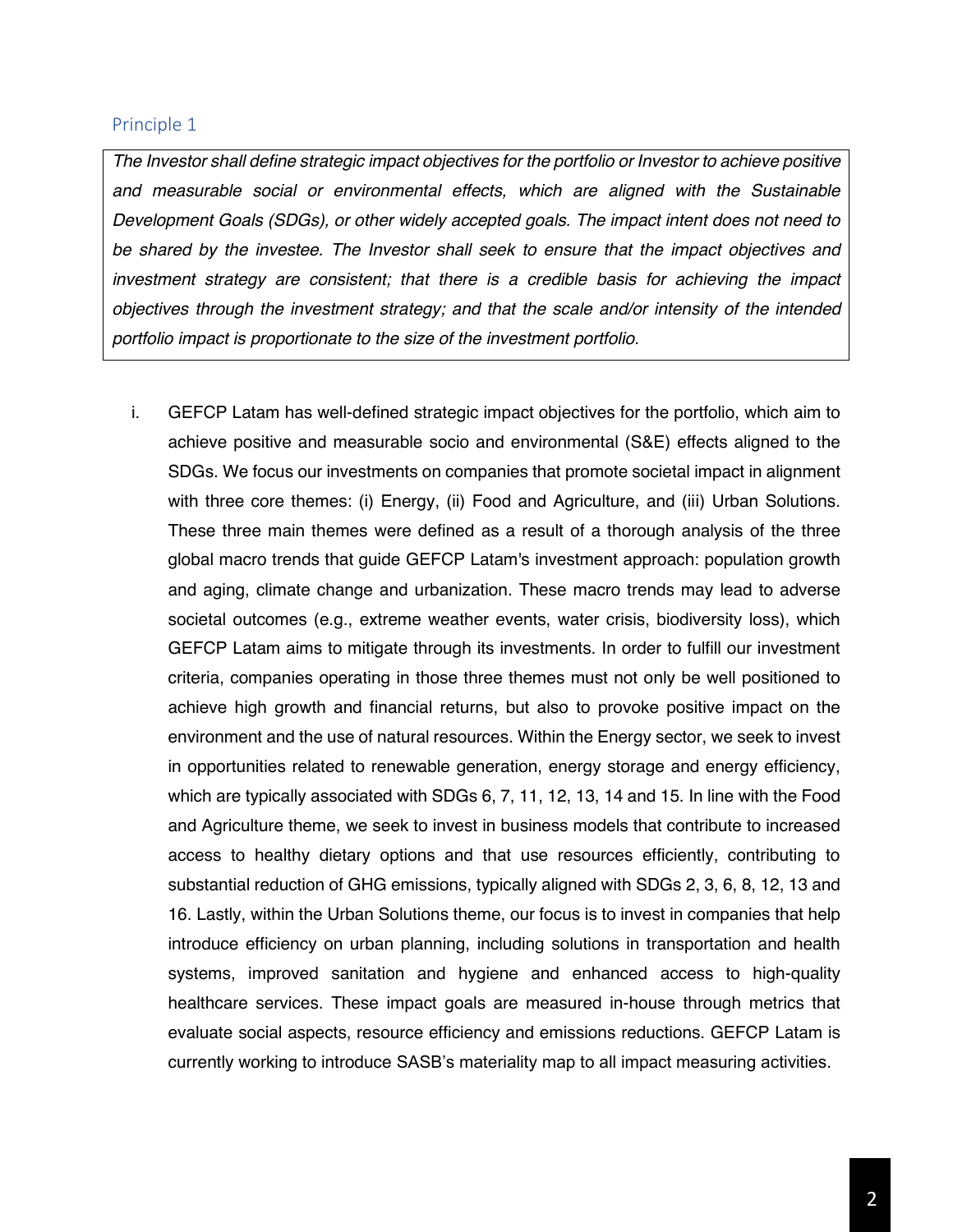- ii. GEFCP Latam's impact objectives are consistent with our investment strategy and mandate as thematic investors, fully integrating ESG and impact considerations into our Private Equity investment cycle. We seek to find impactful business opportunities, but more importantly, we seek to potentialize impact creation in our portfolio companies.
- iii. GEFCP Latam's investment approach considers the following criteria to filter opportunities: prospective companies should (i) be operating in a market where it can achieve high growth and financial returns above the market rate and (ii) have a positive impact on the environment and the use of natural resources. We demonstrate our intentionality by searching companies aligned with our investment themes (detailed in i) and by requiring them to strengthening their commitment to impact commitment, once they become a portfolio company.

# Principle 2

*The Investor shall have a process to manage impact achievement on a portfolio basis. The objective of the process is to establish and monitor impact performance for the whole portfolio, while recognizing that impact may vary across individual investments in the portfolio. As part of the process, The Investor shall consider aligning staff incentive systems with the achievement of impact, as well as with financial performance.*

- i. GEFCP Latam has tacit practices in place for assessing impact on a portfolio basis and a formalized practice for assessing and managing the impact performance of each portfolio company (on a case-by-case basis). We have developed a solid Impact management methodology (TRUEVALUE) that includes introduction of an early impact assessment (based on the Impact Management Project ("IMP") Evaluation, and alignment with the UN SDGs), an ESG assessment (based on some of the most rigorous standards, including the Impact Principles), industry specific metrics, which are reported at the ESG Committee meetings held for each portfolio company. Consolidated information of the portfolio is reported at the Annual Impact Report.
- ii. At GEFCP Latam, staff compensation is aligned with impact creation and targets are defined based on progress related to B-Corp scoring.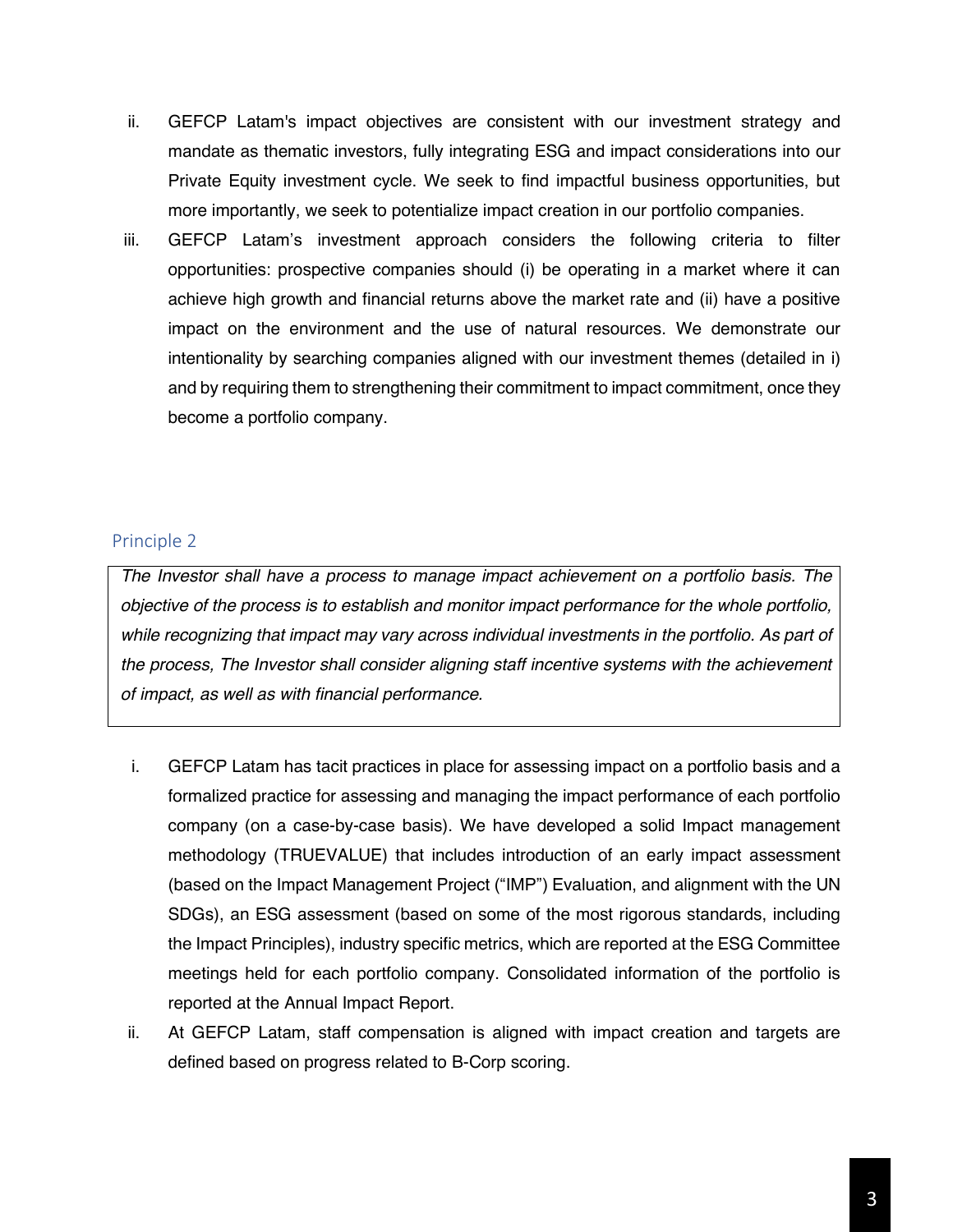#### Principle 3

*The Investor shall seek to establish and document a credible narrative on its contribution to the achievement of impact for each investment. Contributions can be made through one or more financial and/or non-financial channels.3 The narrative should be stated in clear terms and supported, as much as possible, by evidence.*

- i. GEFCP Latam analyses each of its portfolio's investments under the ESG and Impact lens, on which basis it elaborates a shared value strategy and suggests an action plan, based on standardized assessments of each of the companies' impact. The actions established are agreed upon and formalized with the companies, monitored, and periodically reported to the Investor. Such assessments and definition of actions are made through a systematic framework based on international best practices and references. These ex-ante and ex-post assessments are crucial for GEFCP Latam to establish and achieve its impact objectives. As a growth investing firm with hands-on approach, GEFCP Latam actively contributes with portfolio companies in the incorporation of a comprehensive ESG strategy, aiming at maximizing shared value.
- ii. GEFCP Latam's contribution goes beyond just financial considerations. The firm assists portfolio companies in building ESG capabilities (which often means creating a dedicated team), and Impact management processes. It elaborates an ESG and Impact Action Plan for each of the companies, which takes a fundamental part on their strategic planning (100-days plan). GEFCP Latam also works closely with portfolio companies to monitor and implement ESG and Impact actions (e.g., ESAP, ESMS, strict HR policies, resource efficiency practices, etc.). The firm will also get closely involved in the companies' highlevel management and nominate board members.

#### Principle 4

*For each investment the Investor shall assess, in advance and, where possible, quantify the concrete, positive impact potential deriving from the investment. The assessment should use a suitable results measurement framework that aims to answer these fundamental questions: (1) What is the intended impact? (2) Who experiences the intended impact? (3) How significant is the intended impact? The Investor shall also seek to assess the likelihood of achieving the investment's*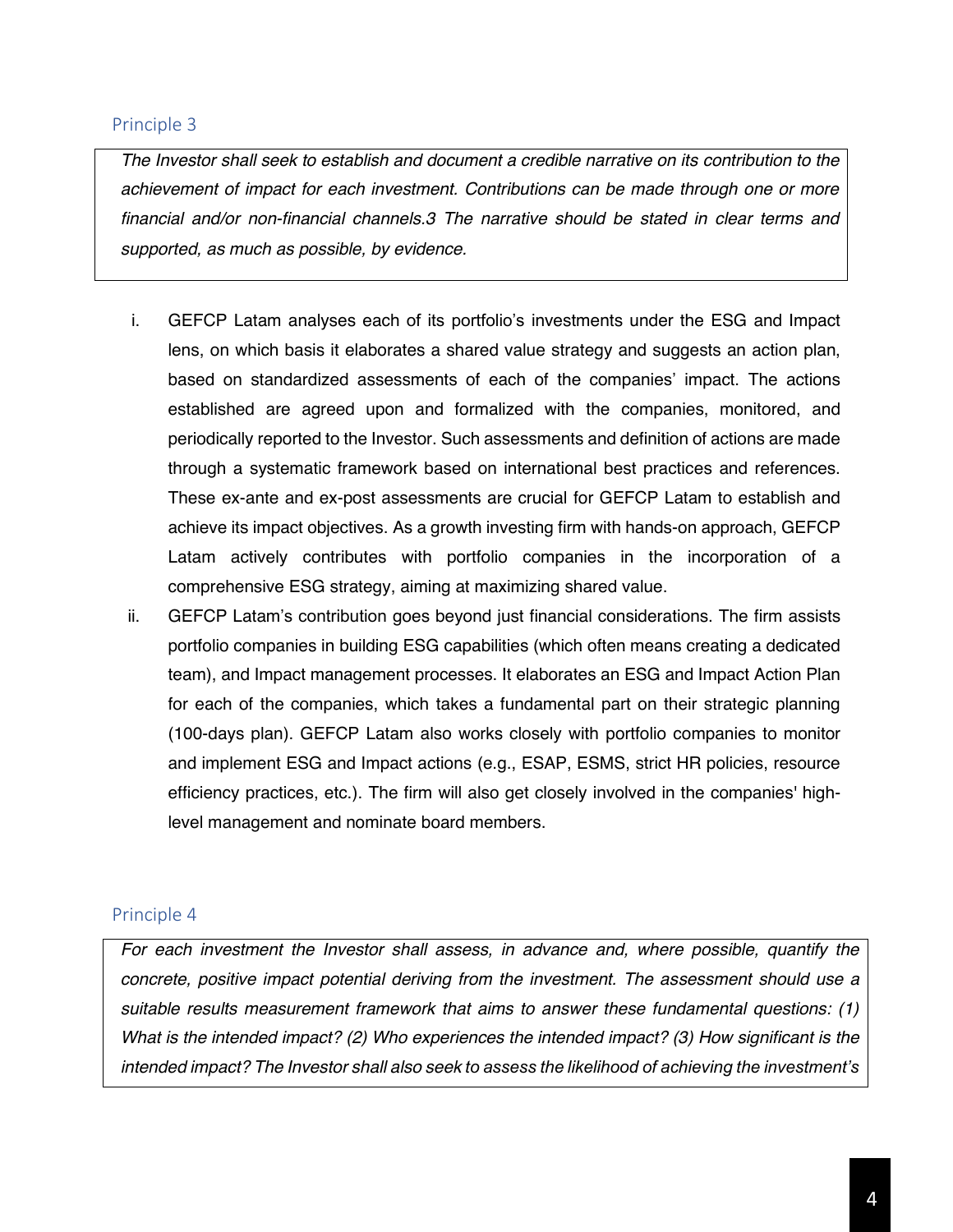*expected impact. In assessing the likelihood, the Investor shall identify the significant risk factors that could result in the impact varying from ex-ante expectations.*

- i. GEFCP Latam assesses and, when possible, quantifies each investment's potential impact in advance. The firm's ESG and Impact Management Framework's (TRUEVALUE) is applied throughout the investment cycle. The Early Assessment and Fit Index are introduced in the origination phase to assess the potential positive impact of the investment and identify the company's theory of change. The evaluation relies on IMP and the UN SDGs frameworks – considered international best practice -, allowing for an early quantification of the potential impact, especially through the 'What' and 'How Much' dimensions of the IMP framework. Positive ESG effects derived from the investment are also generally assessed through the application of the SDG framework (initial potential red flags are raised at this stage, which might require a more thorough analysis at DD).
- ii. Through the Early Assessment Tool, the firm assesses each of the nine risk types as proposed by the IMP framework (levels of risk vary from Low to High), which allows for the identification of risk levels, contributing to a qualitative evaluation of factors that cause impact to drift from original expectations.
- iii. The analyses are evidence-based, and companies' potential impact is assessed relatively to the size of the challenge addressed within the targeted geographical context.
- iv. Although GEFCP Latam seeks to invest in companies that are well positioned to prosper financially, one of the firm's main goals is to help potentialize portfolio companies' positive impact creation, which is reflected in its ESG and Impact Management Framework. At Due Diligence stage, alongside other customary works, GEFCP Latam performs an in-house ESG diligence, based on a proprietary ESG assessment, which is expected to help the firm understand the target investment's level of compliance to ESG factors and risks. A comprehensive diagnosis will be derived out of this work, which is then used to elaborate an ESG and Impact Action Plan that goes into the 100-Day Plan. This Action Plan aims at not only mitigating risks but also at proposing avenues for portfolio companies to maximize positive impact. Risks specified in the diagnosis are thoroughly analyzed, and some of which might be mitigated through specific clauses in the transaction documents.
- v. GEFCP Latam considers relevant indirect and systemic impacts when assessing the expected impact of each potential investment. The UN SDG Framework is also useful in that it helps analyze the positive and negative impacts of the potential investments on a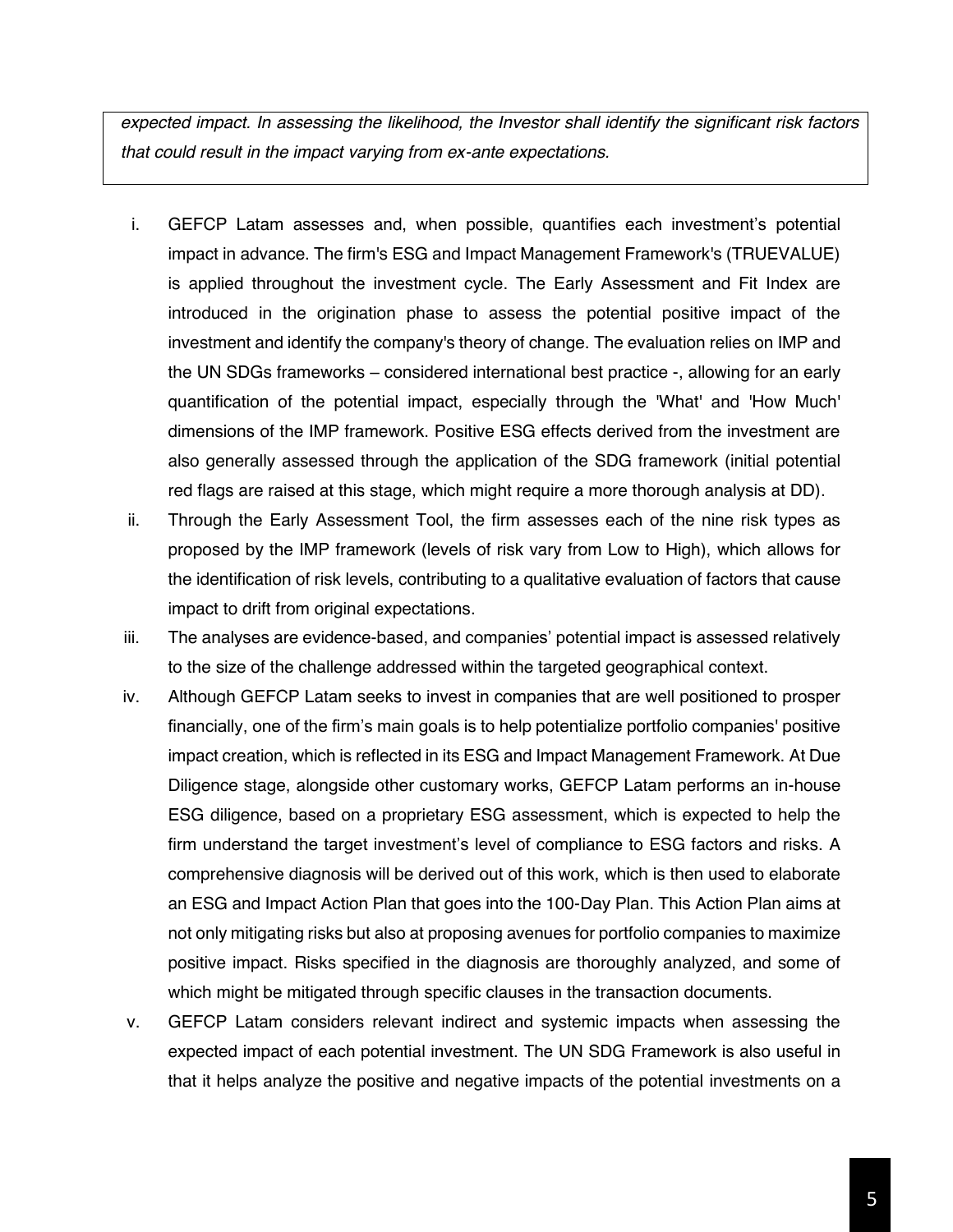life-cycle basis, therefore identifying some indirect impacts. The firm considers the findings of such analyses in its decision-making process.

vi. The indicators used by the Investor to manage ESG and Impact issues are aligned with industry standards and best practices. In the Origination phase, SDG indicators are used to assess the company's potential impact. In the Due Diligence phase, GEF uses IFC Performance Standards and EHS Guidelines (alongside other equally robust standards) to identify and monitor some ESG factors. Lastly, post-investment, impact performance indicators are introduced for ongoing monitoring. The firm currently utilizes three categories of indicators: (i) carbon footprint indicators, which include Scopes 1, 2 and 3, as suggested by TCFD; (ii) resource efficiency indicators, which are typically selected from SASB's materiality map or IRIS+ comprehensive database, according to the materiality of any specific industry; and (iii) social indicators, which are typically extracted from  $IRIS+^s$ s database. With regards to the latter, we select metrics related to diversity (at all levels), turnover, training, accidents/incidents, etc.

### Principle 5

*For each investment the Investor shall seek, as part of a systematic and documented process, to identify and avoid, and if avoidance is not possible, mitigate and manage Environmental, Social and Governance (ESG) risks. Where appropriate, the Investor shall engage with the investee to seek its commitment to take action to address potential gaps in current investee systems, processes, and standards, using an approach aligned with good international industry practice.*  As part of portfolio management, the Investor shall monitor investees' ESG risk and performance, *and where appropriate, engage with the investee to address gaps and unexpected events.*

i. GEFCP Latam utilizes a systematic and documented process to identify, avoid, mitigate and manage ESG risks of each of its investments. The firm's ESG and Impact Management Framework follows a rigorous process of identification and assessment of compliance with ESG factors and relevant risks (Due Diligence stage) for each potential investment. The identification process is supported by interviews with the target's executives and the introduction of an ESG questionnaire, based on international good practices: IFC Performance Standards, IFC Environment, Health and Safety Guidelines, OECD Corporate Governance Guidelines and International Labor Organization (ILO). The resulting work will lead to the preparation of a diagnosis, which will be the basis of a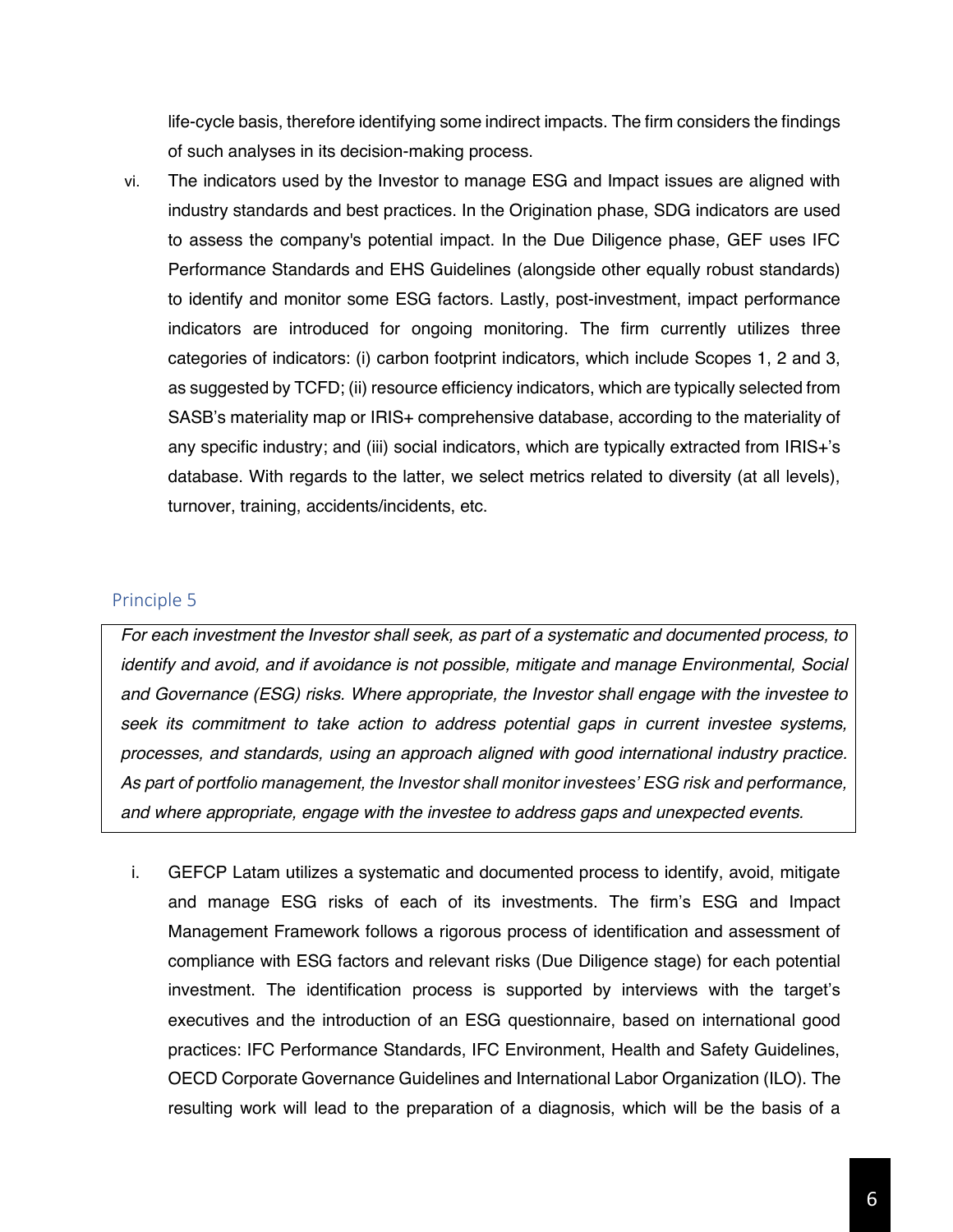comprehensive ESG Action Plan. The action plan assigns accountability at the portfolio and firm level and proposes milestones of implementation of each action point. The ESG action plan is introduced post-investment and monitored at the ESG Committee monthly meetings.

ii. At GEFCP Latam interactions with portfolio companies are frequent and aim to guide portfolio companies through a prosperous value creation path, which includes integrating risk-mitigating ESG factors. Key committees are created once the investment has been made, including the ESG Committee, whose members meet monthly to report on the progress of the ESG action plan implementation and quantitative impact metrics. Beyond these official monthly meetings, the firm's investment team and executives from the portfolio companies typically hold interim informal meetings, as necessary. As previously described, TRUEVALUE is based on international rigorous practice.

### Principle 6

*µThe Investor shall use the results framework (referenced in Principle 4) to monitor progress toward the achievement of positive impacts in comparison to the expected impact for each investment. Progress shall be monitored using a predefined process for sharing performance data with the investee. To the best extent possible, this shall outline how often data will be collected; the method for data collection; data sources; responsibilities for data collection; and how, and to whom, data will be reported. When monitoring indicates that the investment is no longer expected to achieve its intended impacts, the Investor shall seek to pursue appropriate action. The Investor shall also seek to use the results framework to capture investment outcomes.*

i. GEFCP Latam utilizes the results framework to monitor progress toward the achievement of positive impacts. Impact performance indicators are monitored by each invested company in the monitoring stage of the investment cycle and reported to and discussed at the ESG Committee monthly meetings. Close monitoring of the portfolio impact allows the investment team to adjust practices in case it identifies that companies have not been evolving satisfactorily. Recruiting executives aligned with the firm's proposed ESG strategy, creating and introducing a robust compensation methodology that accounts for impact alignment, are some of the initiatives undertaken by GEFCP Latam to maximize the likelihood that a well-defined ESG strategy will be smoothly implemented.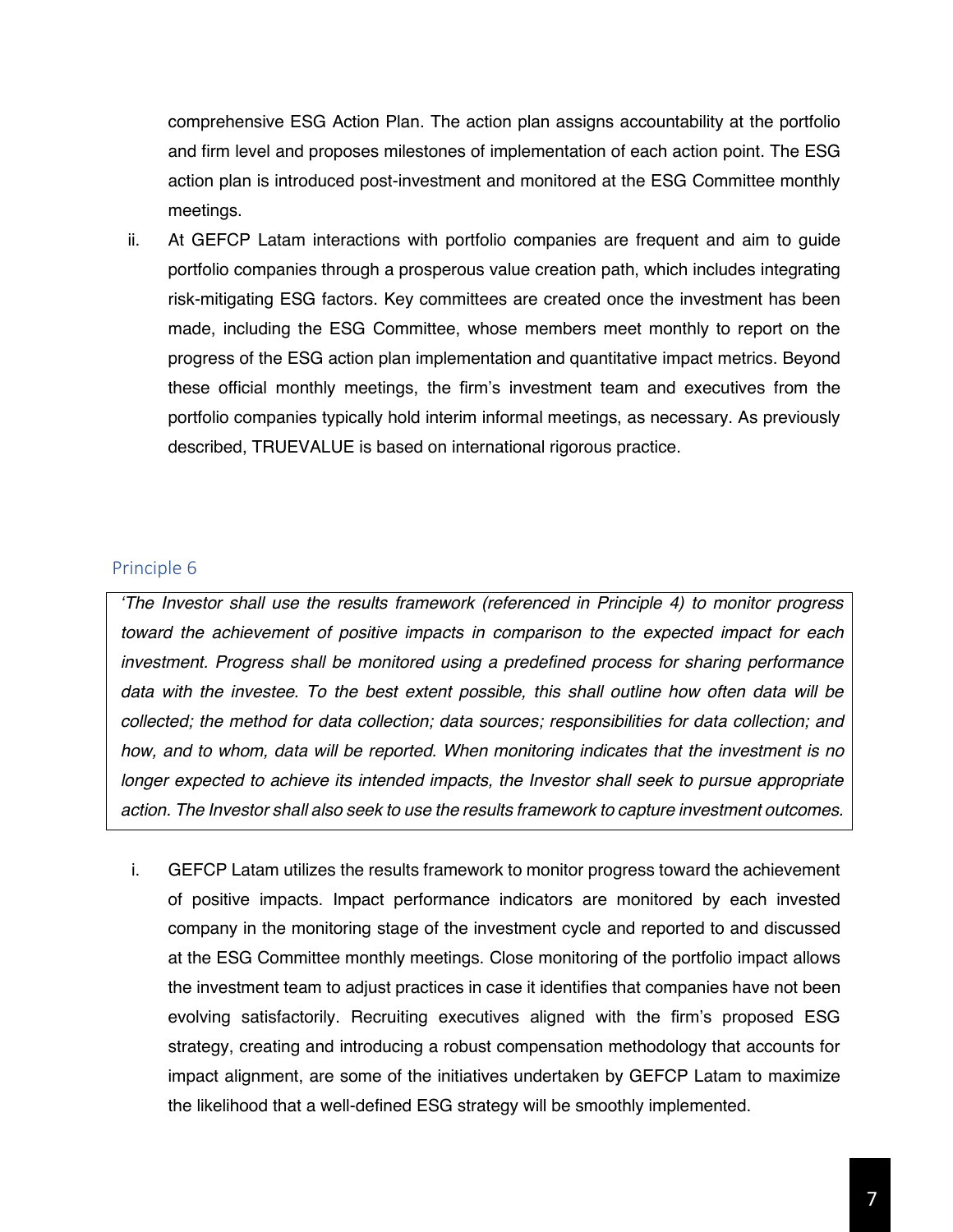ii. The firm uses a predefined process to monitor progress toward impact achievement. GEFCP Latam monitors the progress of the impact performance of its portfolio companies in the ESG Committee monthly meetings, through the analysis and discussion of key impact performance indicators. Accountability to collect relevant impact/ESG-related data is typically spread across different departments within the portfolio company, and all participating members are expected to take part and provide their inputs.

# Principle 7

*When conducting an exit, The Investor shall, in good faith and consistent with its fiduciary concerns, consider the effect which the timing, structure, and process of its exit will have on the sustainability of the impact.*

i. GEFCP Latam does not explicitly state its commitment to consider the effects which the timing, structure and process of its exit will have on the sustainability of the impact. However, the firm has some tacit practices for exiting an investment that take the sustainability of the impact into consideration, in line with its shared value generation mission. In the firm's 2021 [Annual Impact Report,](https://gefcapital.com/capital-partners/impact/) updated information on two recent exits have been provided.

## Principle 8

*The Investor shall review and document the impact performance of each investment, compare the expected and actual impact, and other positive and negative impacts, and use these findings to improve operational and strategic investment decisions, as well as management processes.*

i. GEFCP Latam reviews and documents the impact performance of each of its investments. Each portfolio company's impact achievement performance is monitored and reviewed through the monitoring stage at (i) the monthly ESG Committee meetings, (ii) the quarterly meetings of the GEF's OKR team, (iii) the quarterly reporting to the Global Investment Committee, and (iv) the quarterly reporting to the LPs. The actual impact performance of each invested company is later documented by the firm in its Annual Report.